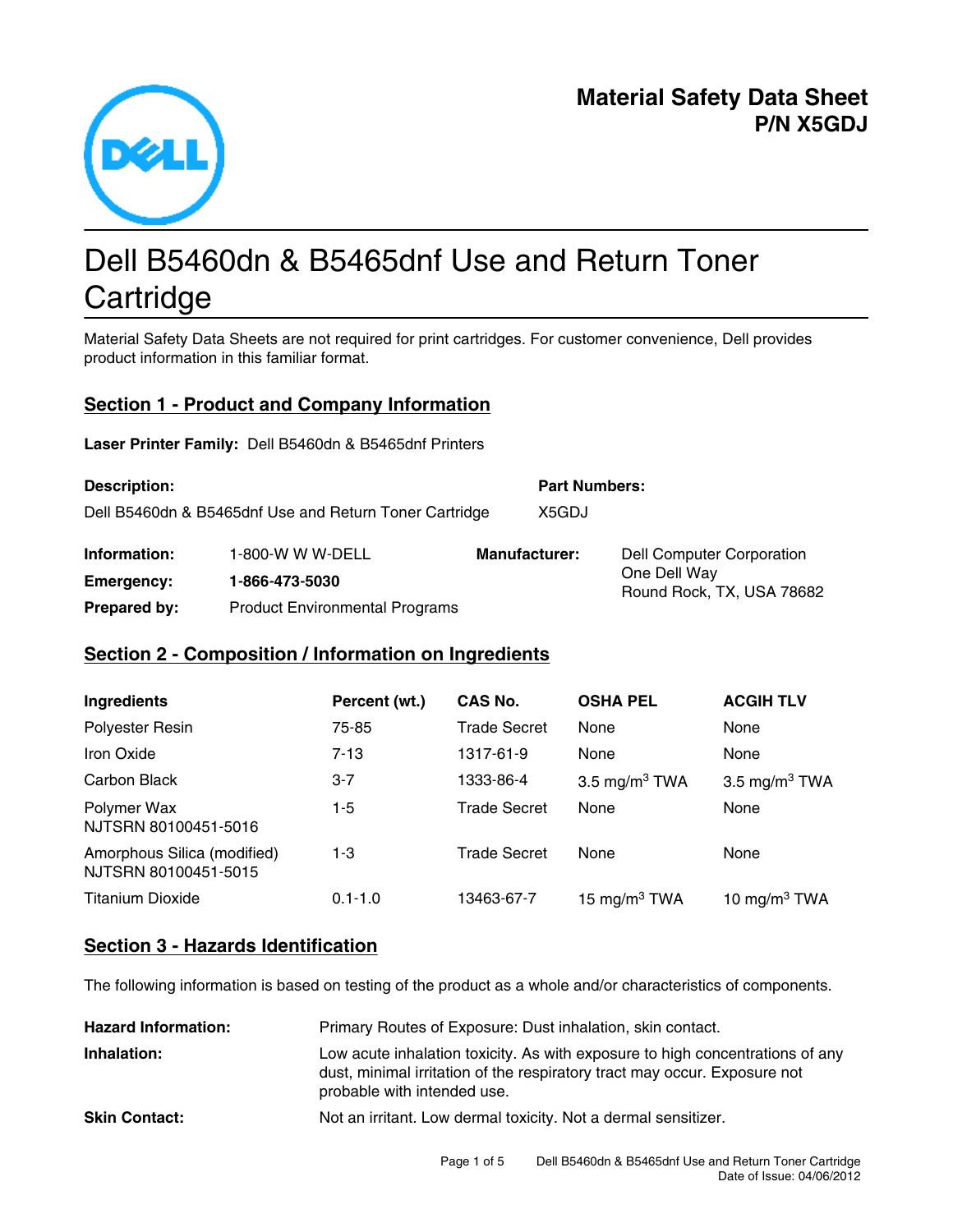| <b>Eye Contact:</b> | Toner may act as a mechanical irritant.                           |
|---------------------|-------------------------------------------------------------------|
| Ingestion:          | Low acute oral toxicity. Exposure not probable with intended use. |

## **Section 4 - First Aid Measures**

| Inhalation:                   | If symptoms, such as shortness of breath or persistent coughing are<br>experienced, remove source of contamination and move individual to fresh air.<br>If symptoms persist, seek medical attention. |
|-------------------------------|------------------------------------------------------------------------------------------------------------------------------------------------------------------------------------------------------|
| <b>Skin Contact:</b>          | Wash with soap and water. Should irritation occur, seek medical attention.                                                                                                                           |
| <b>Eye Contact:</b>           | Do not rub eyes. Flush immediately with plenty of water. Remove contact<br>lenses and continue flushing for at least 15 minutes. If irritation develops and<br>persists, seek medical attention.     |
| Ingestion:                    | Do not induce vomiting. Slowly dilute with 1-2 glasses of water or milk and<br>seek medical attention. Never give anything by mouth to an unconscious<br>person.                                     |
| <b>Aggravated Conditions:</b> | Exposure to high airborne dust concentrations, including toner, may aggravate<br>existing respiratory conditions.                                                                                    |
| <b>Notes to Physician:</b>    | No specific antidote.                                                                                                                                                                                |

# **Section 5 - Fire Fighting Measures**

| <b>Flash Point/Range:</b>                       | Solid, not applicable                                                                                                                                               |
|-------------------------------------------------|---------------------------------------------------------------------------------------------------------------------------------------------------------------------|
| <b>Autoignition Temperature:</b>                | Not applicable                                                                                                                                                      |
| <b>Flammable Limits in Air UEL:</b>             | Not determined                                                                                                                                                      |
| <b>Flammable Limits in Air LEL:</b>             | Not determined                                                                                                                                                      |
| <b>Extinguishing Media:</b>                     | Carbon dioxide, water spray or fog, dry chemical or foam                                                                                                            |
| <b>Hazardous Combustion</b><br><b>Products:</b> | Carbon monoxide, carbon dioxide, unidentified organics                                                                                                              |
| <b>Special Exposure Hazards:</b>                | Like many finely divided materials, toner dust, in high concentrations can form<br>an explosive mixture in air which, if ignited, could result in a dust explosion. |
| <b>Special Protective Equipment:</b>            | Fire fighters should wear full protective clothing, including self-contained<br>breathing apparatus, if a large number of cartridges are involved.                  |
| <b>NFPA Rating:</b>                             | Health: 1 Flammability: 1 Reactivity: 0                                                                                                                             |
| <b>HMIS Classification:</b>                     | Health: 1 Flammability: 1 Reactivity: 0                                                                                                                             |

## **Section 6 - Accidental Release Measures**

| <b>Personal Precautionary</b><br><b>Measures:</b> | None required for intended use in printer.                                                                                                                                                                                                                                                                                                                            |
|---------------------------------------------------|-----------------------------------------------------------------------------------------------------------------------------------------------------------------------------------------------------------------------------------------------------------------------------------------------------------------------------------------------------------------------|
| <b>Environmental Precautionary:</b>               | Disposal is subject to national, state, regional, or provincial regulations.                                                                                                                                                                                                                                                                                          |
| <b>Procedure for Cleaning/</b><br>Absorption:     | If a dust cloud is possible due to a spill, remove all sources of ignition such as<br>open sparks, flames, or static discharge to prevent the ignition of the dust.<br>Minimize dust generation during clean up. Sweep up spill with non-metallic<br>broom and dustpan. Contain for disposal. Oil permeated sweeping compound<br>may be useful in cleaning up spills. |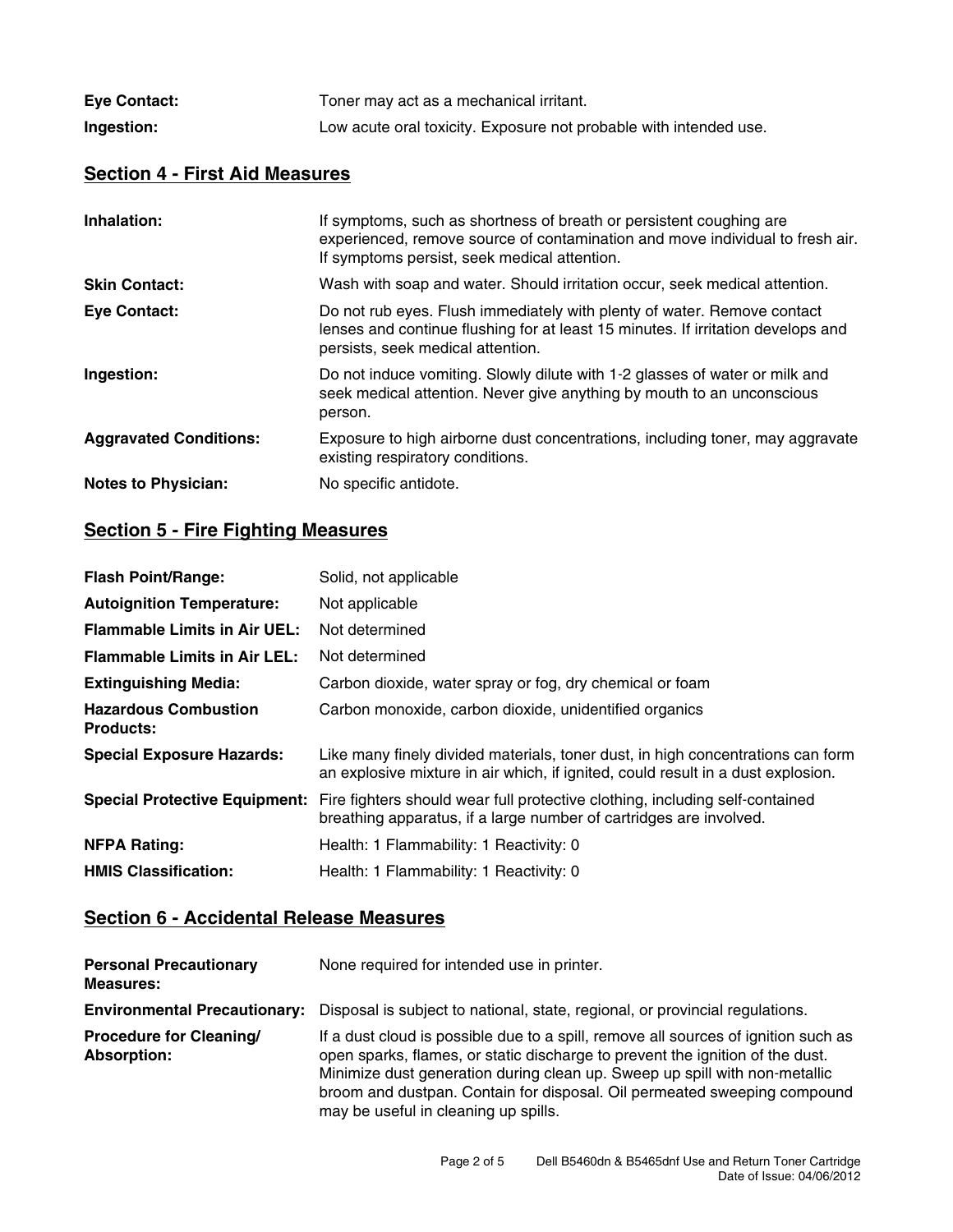# **Section 7 - Handling and Storage**

| Handling: | To avoid damage to cartridge and accidental contact with toner, keep out of<br>reach of children. |
|-----------|---------------------------------------------------------------------------------------------------|
| Storage:  | Store in a cool, dry place. Store away from oxidizing material.                                   |

# **Section 8 - Exposure Controls and Personal Protection**

| <b>Engineering Controls:</b>   | None required. Use in a well ventilated area. |
|--------------------------------|-----------------------------------------------|
| <b>Respiratory Protection:</b> | None required for intended use in printer.    |
| Gloves:                        | None required for intended use in printer.    |
| <b>Skin Protection:</b>        | None required for intended use in printer.    |
| Eyes:                          | None required for intended use in printer.    |

# **Section 9 - Physical and Chemical Properties**

| <b>Physical State:</b>      | Solid powder            | <b>Melting Point:</b>         | Not determined |
|-----------------------------|-------------------------|-------------------------------|----------------|
| Color:                      | <b>Black</b>            | <b>Vapor Density (Air=1):</b> | Not applicable |
| Odor:                       | Faint plastic-like odor | <b>Freezing Point/Range:</b>  | Not applicable |
| <b>Specific Gravity:</b>    | Not determined          | % Volatiles:                  | Not determined |
| <b>Solubility in Water:</b> | <b>Insoluble</b>        | <b>Evaporation Rate:</b>      | Not applicable |

# **Section 10 - Stability and Reactivity**

| <b>Chemical Stability:</b>                         | Stable                                                 |
|----------------------------------------------------|--------------------------------------------------------|
| <b>Hazardous Polymerization:</b>                   | Will not occur                                         |
| <b>Conditions to Avoid:</b>                        | High temperatures and flame                            |
| <b>Materials to Avoid:</b>                         | Strong oxidizers                                       |
| <b>Hazardous Decomposition</b><br><b>Products:</b> | Carbon monoxide, carbon dioxide, unidentified organics |
| <b>Additional Guidelines:</b>                      | None                                                   |

# **Section 11 - Toxicological Information**

| <b>Primary Routes of Exposure:</b>              | Inhalation of dust, skin contact.                                                                                                                                                                                                                                                                                                                                                                                                                                                                                                   |
|-------------------------------------------------|-------------------------------------------------------------------------------------------------------------------------------------------------------------------------------------------------------------------------------------------------------------------------------------------------------------------------------------------------------------------------------------------------------------------------------------------------------------------------------------------------------------------------------------|
| Ingestion:                                      | Low acute oral toxicity. Exposure not probable with intended use.                                                                                                                                                                                                                                                                                                                                                                                                                                                                   |
| <b>Acute Toxicity Oral Rat LD50</b><br>(mg/kg): | >5000                                                                                                                                                                                                                                                                                                                                                                                                                                                                                                                               |
| Inhalation:                                     | Low acute inhalation toxicity. As with exposure to high concentrations of any<br>dust, minimal irritation of the respiratory tract may occur. Titanium dioxide, has<br>been listed by IARC as a group 2B (possible carcinogen). Pure carbon black,<br>a minor component of this product, has been listed by IARC as a group 2B<br>(possible carcinogen). This classification is based on rat "lung particulate<br>overload" studies performed with airborne particulate carbon black. Toner is<br>not listed by IARC, NTP, or OSHA. |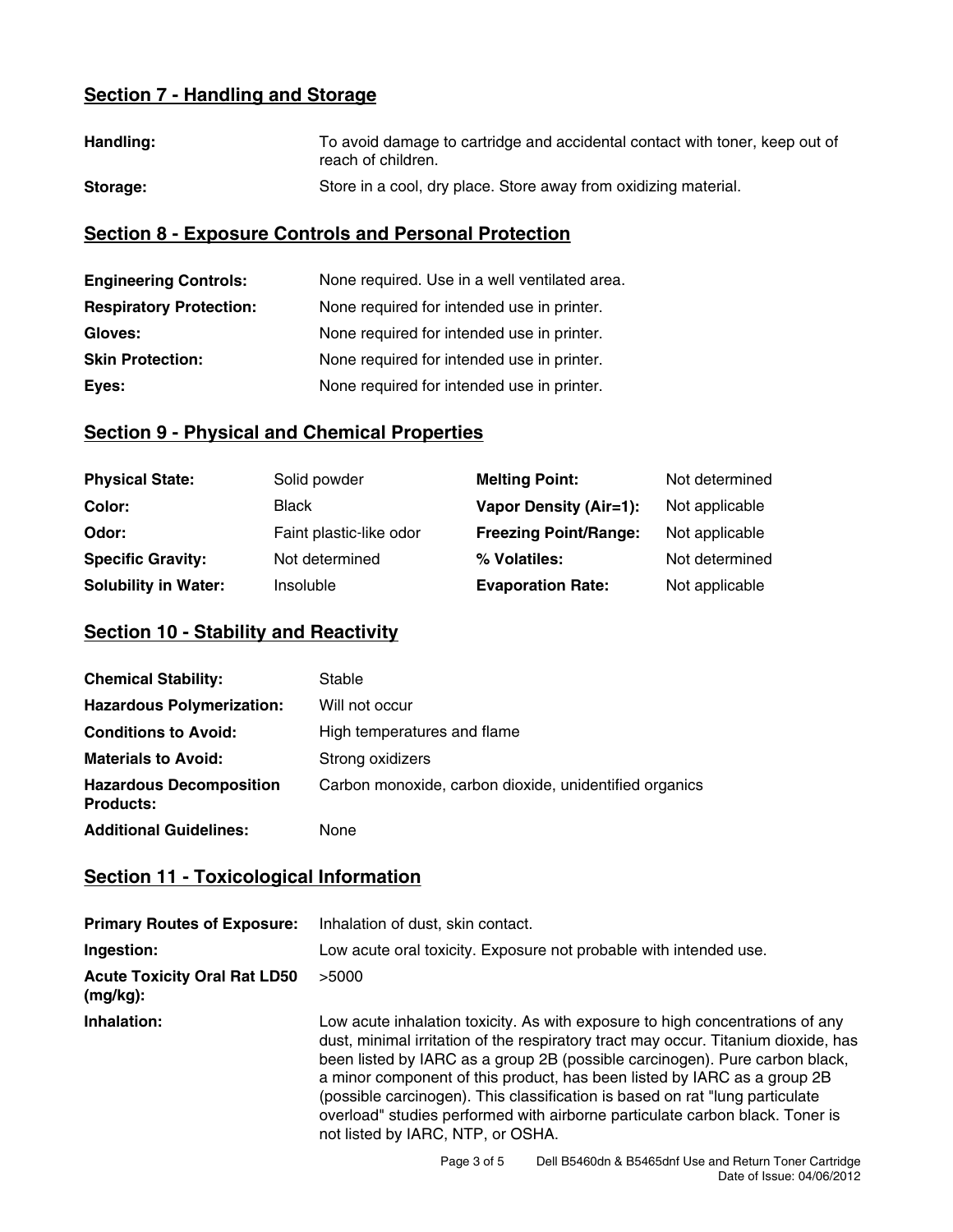| <b>Aggravated Conditions:</b>   | Exposure to high airborne dust concentrations, including toner, may aggravate<br>existing respiratory conditions.                                                                    |
|---------------------------------|--------------------------------------------------------------------------------------------------------------------------------------------------------------------------------------|
| <b>Carcinogenicity Comment:</b> | Neither this product nor any of its components present above 0.1% are listed<br>by IARC, NTP, or OSHA as known carcinogens. Toner is negative in the<br>Ames Assay for mutagenicity. |
| <b>Exposure Limit Values:</b>   | Toner dust is a particulate not otherwise classified (PNOC) or regulated<br>(PNOR).                                                                                                  |

#### **Section 12 - Ecological Information**

| <b>Mobility:</b>          | Not determined |
|---------------------------|----------------|
| <b>Persistence:</b>       | Not determined |
| <b>Bioaccumulative:</b>   | Not determined |
| <b>Other Information:</b> | None           |

#### **Section 13 - Disposal Considerations**

**Waste Disposal:** This product is not a listed hazardous waste in accordance with Federal Regulation 40 CFR Part 261. If discarded in its purchased form, this product would not be a hazardous waste either by listing or by characteristic. However, under RCRA, it is the responsibility of the product user to determine at the time of disposal whether a material has been contaminated and should be classified as a hazardous waste. Disposal is subject to local, state and federal regulations.

#### **Section 14 - Transportation Information**

| <b>DOT Status:</b>                       | Not classified as hazardous material or substance under US DOT. |                                          |                |
|------------------------------------------|-----------------------------------------------------------------|------------------------------------------|----------------|
| <b>DOT Shipping Name:</b> Not applicable |                                                                 | <b>DOT Reportable</b><br>Quantity:       | Not applicable |
| <b>Hazard Class:</b>                     | Not applicable                                                  | <b>DOT Packing Group:</b> Not applicable |                |

#### **Section 15 - Regulatory Information**

| <b>TSCA (USA):</b>                | All ingredients are listed on the Toxic Substances Control Act (TSCA)<br>Inventory, have been registered, or are exempt.                                                                                                                                          |
|-----------------------------------|-------------------------------------------------------------------------------------------------------------------------------------------------------------------------------------------------------------------------------------------------------------------|
| <b>SARA/EPCRA (USA):</b>          | None of the ingredients in this product has a final reportable quantity (RQ)<br>under Emergency Planning and Community Right-to-Know Act (EPCRA)-<br>Section 302: Extremely Hazardous Substances (EHS) or notification<br>requirements for EHS under Section 304. |
| <b>California Proposition 65:</b> | This product contains no known materials at levels which the State of<br>California has found to cause cancer, birth defects or other reproductive harm<br>- California Proposition 65.                                                                           |
| DSL (Canada):                     | All ingredients are listed on the Canadian Domestic Substances List (DSL),<br>have been registered on the Non-Domestic Substances List (NDSL), or are<br>exempt.                                                                                                  |